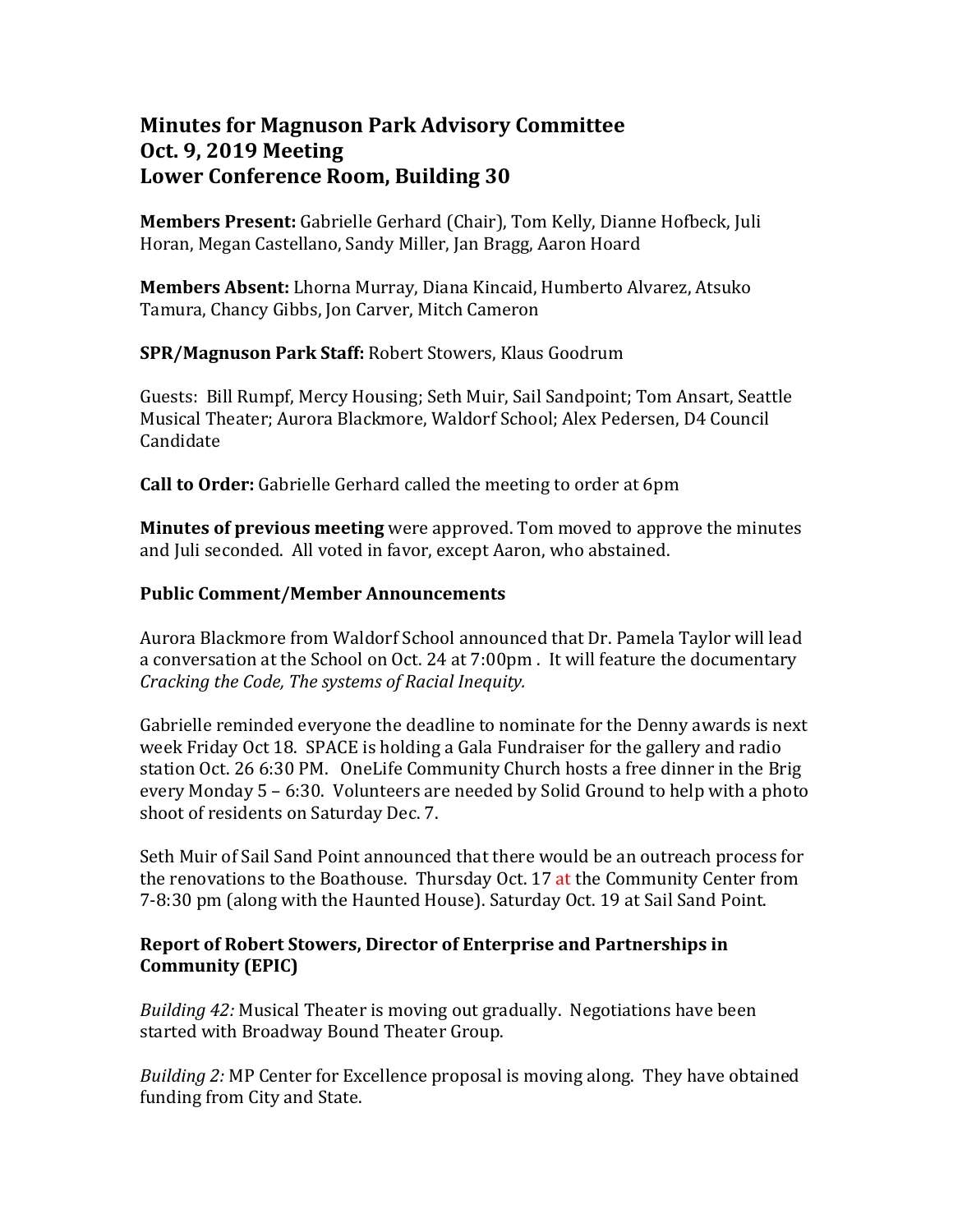*Building 18:* Outdoors For All proposal going through due process They have received a \$1 million grant from the Mayor's Office.

Both groups have raised matching funds.

Jan inquired as to whether SPR includes the topic of the carbon footprint in their plans. Robert stated that The City has a comprehensive policy ("environmental score cards" for each division/ each project has to comply with strong requirements and with building requirements.)

Work is progressing on the strategic plan for the next 6 years. Mayors budget for parks relatively unchanged from the past.

Brian Judd spoke about Magnuson Park at the National Recreation and Parks Association Conference in Baltimore.

Tom praised park events staff and Joanne Orsucci for being responsive and increasing the time required for posting cyclo-cross pre-event notification signs and for having the event promoter comply with sign size, material, and location specifications. Never before this year had signs provided park users with enough advance notice

### **Part Manager's Report from Klaus Goodrum, sitting in for Brian Judd**

*Building 406 (the Brig):* Remodel scheduled to start the first of November. It will be a 4 month process in 2 phases. Staff is working on finding space for tenants during the process.

*Bldg. 30* Officers Club and Hangar: a work schedule is being created. Some tenants will be temporarily relocated to Building 30. A schedule is being created

Tom raised the issue of the Magnuson Park Events Calendar which seems to have disappeared from the website. It will be looked into.

Jan again raised the issue of no signage, other than the wetlands, about dogs needing to be on leash in the park, and asked for an animal control phone number on them when they are created. Klaus stated that there has to be 1 sign for the city, that it can't be a sign unique to Magnuson Park; Jan clarified that such a sign already exists at Discovery Park. Klaus will talk to Brian.

Sandy raised the issue of safety now that there are more people living in the park. Klaus reported no change from last year, and that most of the "activity" was opportunistic in nature. It was suggested that we find a way to get more people to